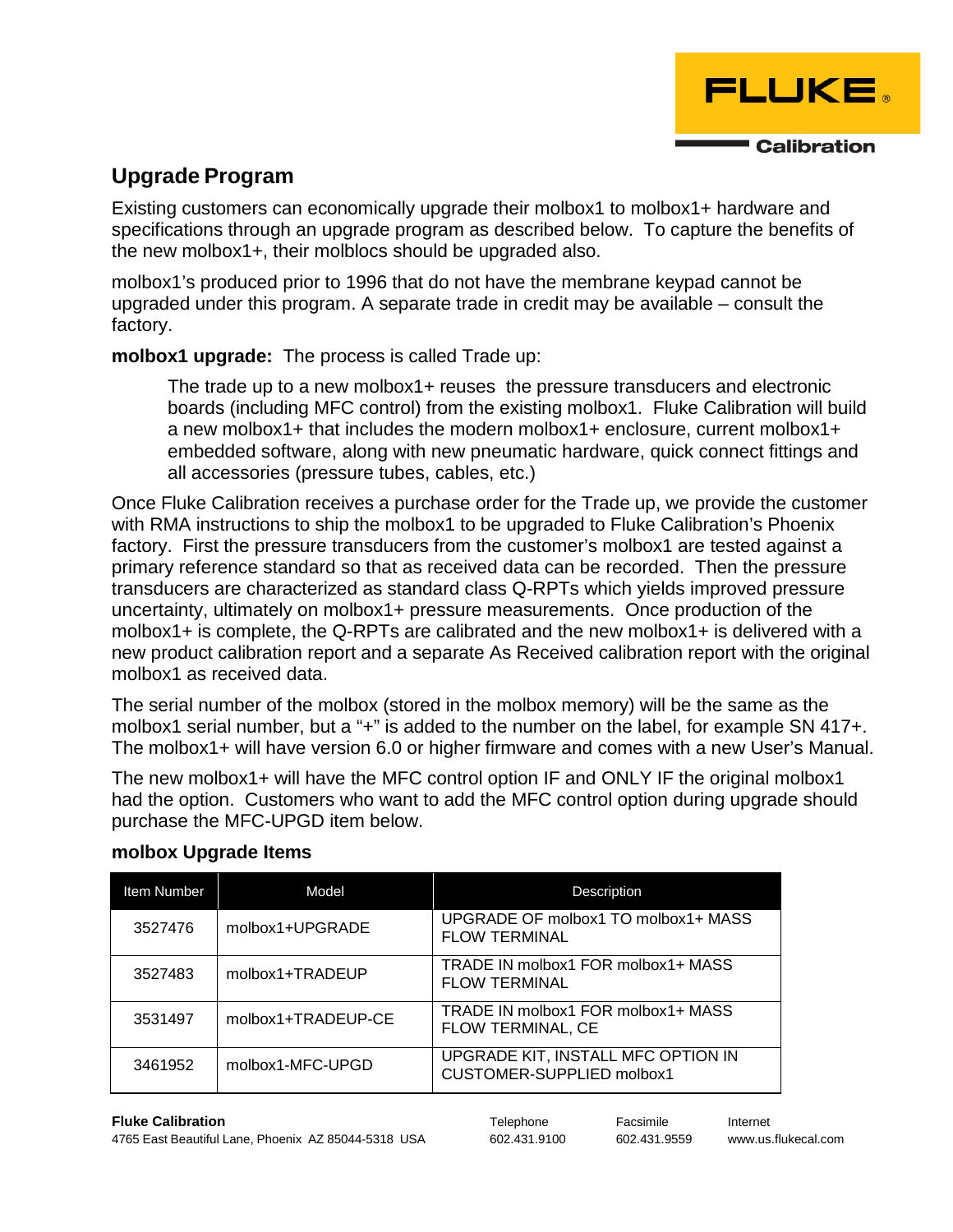**molbloc upgrade:** In order to take advantage of molbox1+ features and to be eligible for premium calibrations, molblocs must also be upgraded. molbloc calibration data will be erased and regenerated using molbox1+'s new NIST REFPROP7 gas property data, and will be written to the molbloc EEPROM in a new format consistent with molbox1+ software v6.0or higher. In many cases, the molbloc EEPROM, circuit board and PRTs will be replaced to accommodate the new data structure.

Most molblocs in the field are eligible for upgrade, but molblocs prior to SN 470 are generally of an incompatible design and are not eligible. If there is a question, consult the Fluke Calibration factory.

In addition, all new and upgraded molbloc-L elements up to 3E4 size will include an integrated filter assembly built into the upstream VCR endcap (fitting). molblocs will receive the new endcap during the upgrade and for all non IF (interference fit) design molblocs (size 1E3 through 3E4), the molbloc will be completely rebuilt when the endcap is replaced.

Pricing for molbloc upgrades does not depend on vintage of the current molbloc hardware or data format – there is a single price for each range as long as the molbloc is eligible.

Upgrade price does include As Received and As Left data. molbloc serial numbers remain the same after upgrade, but a "+" is added to the molbloc label for each upgraded molbloc. Upgrade price does include standard calibration in the default gas (similar to new molbloc purchase), so in addition to the upgrade price, itemized gas calibrations must be purchased. Each calibration must be redone as new, so new molbloc calibration item numbers and prices are used for upgraded molblocs.

| Item Number | Model           | <b>Description</b>                                                         |
|-------------|-----------------|----------------------------------------------------------------------------|
| 3531801     | 1E1-L V6.0 UPGD | 1E1-L V6.0 UPGD, UPGRADE 1E1 LAMINAR<br>molbloc TO molbox1+ VER 6.0 FORMAT |
| 3531812     | 5E1-L V6.0 UPGD | 5E1-L V6.0 UPGD, UPGRADE 5E1 LAMINAR<br>molbloc TO molbox1+ VER 6.0 FORMAT |
| 3531820     | 1E2-L V6.0 UPGD | 1E2-L V6.0 UPGD, UPGRADE 1E2 LAMINAR<br>molbloc TO molbox1+ VER 6.0 FORMAT |
| 3531835     | 2E2-L V6.0 UPGD | 2E2-L V6.0 UPGD, UPGRADE 2E2 LAMINAR<br>molbloc TO molbox1+ VER 6.0 FORMAT |
| 3531847     | 5E2-L V6.0 UPGD | 5E2-L V6.0 UPGD, UPGRADE 5E2 LAMINAR<br>molbloc TO molbox1+ VER 6.0 FORMAT |
| 3531858     | 1E3-L V6.0 UPGD | 1E3-L V6.0 UPGD, UPGRADE 1E3 LAMINAR<br>molbloc TO molbox1+ VER 6.0 FORMAT |
| 3531864     | 5E3-L V6.0 UPGD | 5E3-L V6.0 UPGD, UPGRADE 5E3 LAMINAR<br>molbloc TO molbox1+ VER 6.0 FORMAT |
| 3531873     | 1E4-L V6.0 UPGD | 1E4-L V6.0 UPGD, UPGRADE 1E4 LAMINAR<br>molbloc TO molbox1+ VER 6.0 FORMAT |
| 3531886     | 3E4-L V6.0 UPGD | 3E4-L V6.0 UPGD, UPGRADE 3E4 LAMINAR<br>molbloc TO molbox1+ VER 6.0 FORMAT |
| 3531899     | 1E5-L V6.0 UPGD | 1E5-L V6.0 UPGD, UPGRADE 1E5 LAMINAR<br>molbloc TO molbox1+ VER 6.0 FORMAT |

#### **molbloc-L Upgrade Items**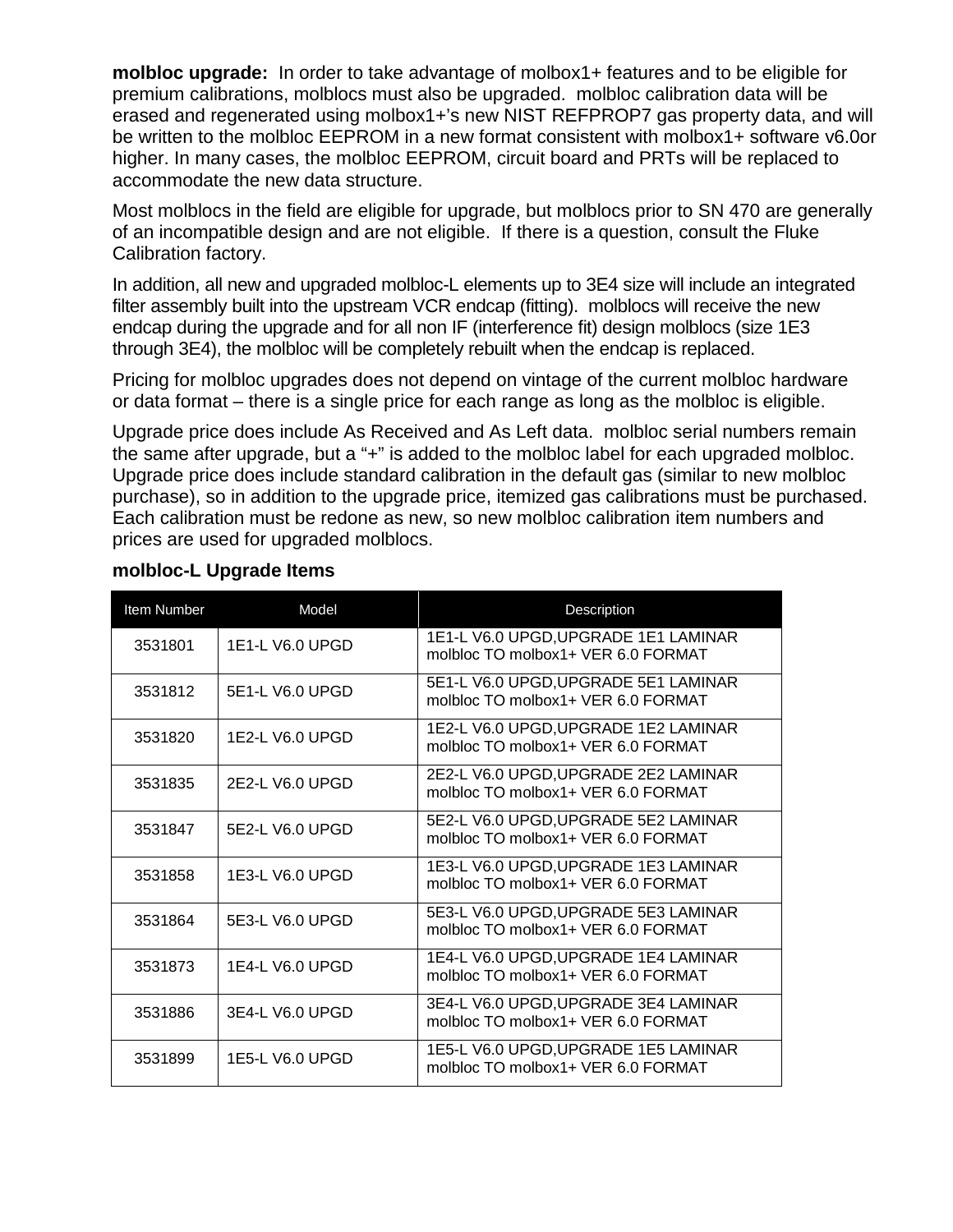# **molbloc-S Upgrade Item**

| Item Number | Model             | <b>Description</b>                                                                           |
|-------------|-------------------|----------------------------------------------------------------------------------------------|
| 3531917     | MBLOC-S V6.0 UPGD | MBLOC-S V6.0 UPGD, UPGRADE SONIC<br>molbloc, ANY RANGE, TO molbox1+ VER 6.0<br><b>FORMAT</b> |

# **New molbloc Calibrations, Standard**

| Item Number | Description                                       |
|-------------|---------------------------------------------------|
| 3534271     | MOL-L GAS CAL, FULL MOD, LO P, >5E1, STD          |
| 3534280     | MOL-L GAS CAL, FULL MOD, LO P, 1E1, 5E1, STD      |
| 3534298     | MOL-L N2 CAL, FULL MOD, HI P, STD (1st gas)       |
| 3534306     | MOL-L N2 CAL, DOWNSTREAM, 1E1, 5E1, STD (1st gas) |
| 3534314     | MOL-L N2 CAL, DOWNSTREAM, >5E1, STD (1st gas)     |
| 3534323     | MOL-L GAS CAL, FULL MOD, HI P, 1E1, 5E1, STD      |
| 3534338     | MOL-L GAS CAL, FULL MOD, HI P, >5E1, STD          |
| 3534345     | MOL-L GAS CAL, DOWNSTREAM, 1E1, 5E1, STD          |
| 3534350     | MOL-L GAS CAL, DOWNSTREAM, >5E1, STD              |
| 3534377     | MOL-L CAL, MICRORANGE DATA, 5E1, STD              |
| 3534389     | MOL-L CAL, MICRORANGE DATA, >5E1, STD             |
| 3534392     | MOL-S N2 CAL, SP, REPLACES AIR, STD               |
| 3534404     | MOL-S N2 CAL, LP, REPLACES AIR, STD               |
| 3534419     | MOL-S N2 CAL, HP, REPLACES AIR, STD               |
| 3534428     | MOL-S AIR CAL, LP, REPLACES SP, STD (1st gas)     |
| 3534437     | MOL-S AIR CAL, HP, REPLACES SP, STD (1st gas)     |
| 3534443     | MOL-S GAS CAL, SP, STD                            |
| 3534462     | MOL-S GAS CAL, LP, STD                            |
| 3534470     | MOL-S GAS CAL, HP, STD                            |
| 3534481     | MOL-L/MOL-S CAL, ADDITIONAL POINT, STD            |
| 3534496     | MOL-L CAL, EXTENDED RANGE, STD                    |
| 3534501     | MOL-S AIR CAL, SP, UZAM RPLS NORMAL, STD          |
| 3534512     | MOL-L/MOL-S CAL, LEGACY FORMAT (PER molbloc)      |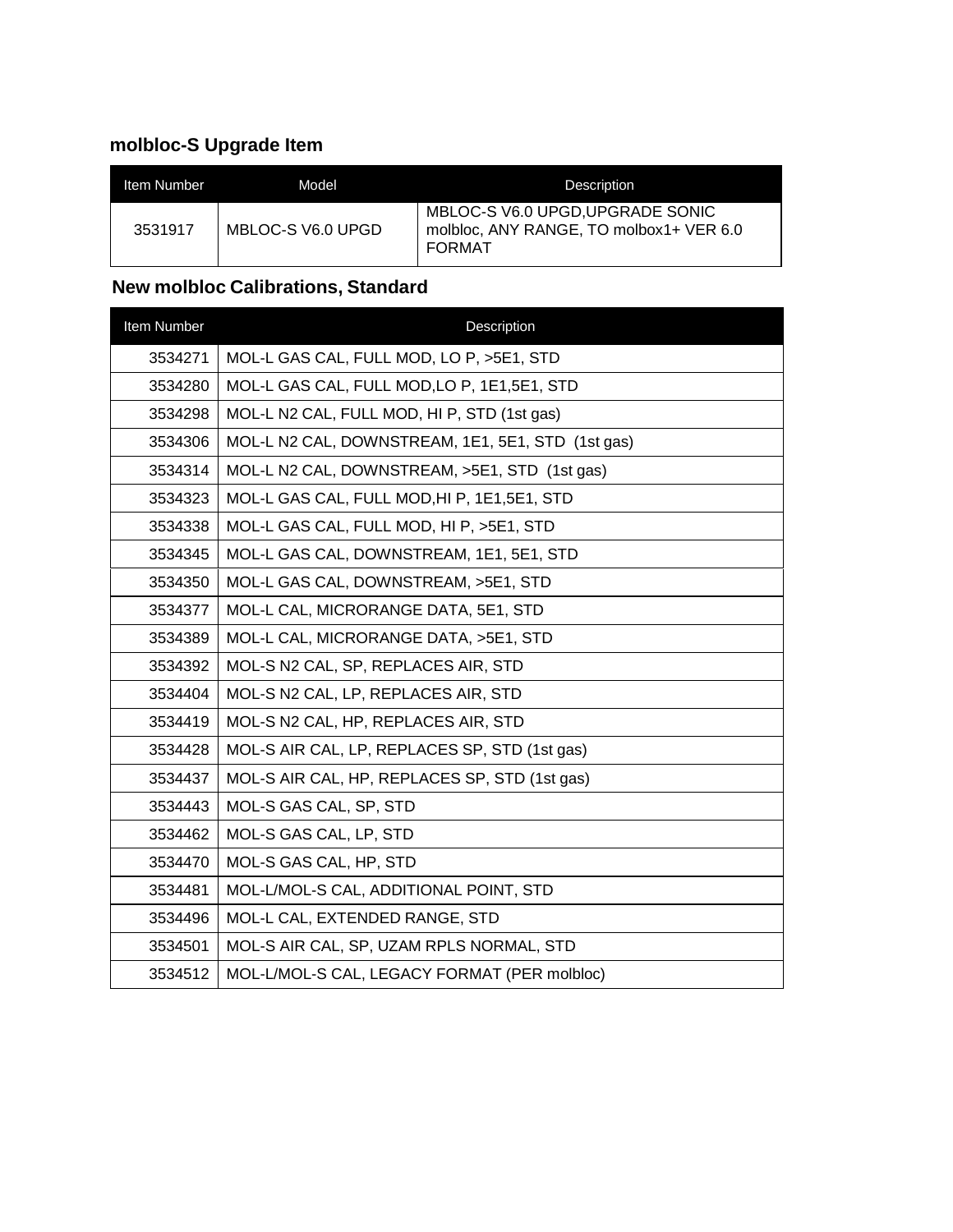## **New molbloc Calibrations, Premium**

| Item Number | Description                                        |
|-------------|----------------------------------------------------|
| 3534520     | MOL-L GAS CAL, FULL MOD, LO P, >5E1, PREM          |
| 3534535     | MOL-L GAS CAL, FULL MOD, LO P, 1E1, 5E1, PREM      |
| 3534547     | MOL-L N2 CAL, FULL MOD, LO P, PREM (1st gas)       |
| 3534558     | MOL-L N2 CAL, FULL MOD, HI P, PREM (1st gas)       |
| 3534564     | MOL-L N2 CAL, DOWNSTREAM, 1E1, 5E1, PREM (1st gas) |
| 3534573     | MOL-L N2 CAL, DOWNSTREAM, >5E1, PREM (1st gas)     |
| 3534586     | MOL-L GAS CAL, FULL MOD, HI P, 1E1, 5E1, PREM      |
| 3534599     | MOL-L GAS CAL, FULL MOD, HI P, >5E1, PREM          |
| 3534607     | MOL-L GAS CAL, DOWNSTREAM, 1E1, 5E1, PREM          |
| 3534618     | MOL-L GAS CAL, DOWNSTREAM, >5E1, PREM              |
| 3534641     | MOL-S N2 CAL, SP, REPLACES AIR, PREM               |
| 3534652     | MOL-S N2 CAL, LP, REPLACES AIR, PREM               |
| 3534665     | MOL-S N2 CAL, HP, REPLACES AIR, PREM               |
| 3534676     | MOL-S AIR CAL, SP, PREM (1st gas)                  |
| 3534683     | MOL-S AIR CAL, LP, REPLACES SP, PREM (1st gas)     |
| 3534690     | MOL-S AIR CAL, HP, REPLACES SP, PREM (1st gas)     |
| 3534708     | MOL-S GAS CAL, SP, PREM                            |
| 3534713     | MOL-S GAS CAL, LP, PREM                            |
| 3534724     | MOL-S GAS CAL, HP, PREM                            |
| 3534736     | MOL-L/MOL-S CAL, ADDITIONAL POINT, PREM            |

### **molbloc and molbox Compatibility**

All new and old molbloc and molbox models are still compatible and interchangeable, with a few software and specification dependencies to note:

- Only new or upgraded molblocs using v6.0 data format are eligible for premium gas calibrations and uncertainty specifications.
- Existing, or legacy, molblocs can be used with molbox1+ without any upgrade. molbox1+ will recognize and use the old data format. Nominal uncertainty specification will be  $\pm 0.2\%$  of reading.
- New or upgraded molblocs can used with existing molbox1 or molbox RFM models, after the molboxes are flash-upgraded (at no cost via download from [us.flukecal.com\)](http://us.flukecal.com/products/calibration-software/flow-calibration-software) to molbox1 v5.4 or upcoming molbox RFM v1.2 software. These new software versions do not change the old molbox features, but allow the molbox to operate with molblocs that have the new data structure. The nominal uncertainty will be  $\pm 0.2\%$  of reading when molbox1 is used and  $+/- 0.5\%$  when molbox RFM is used.